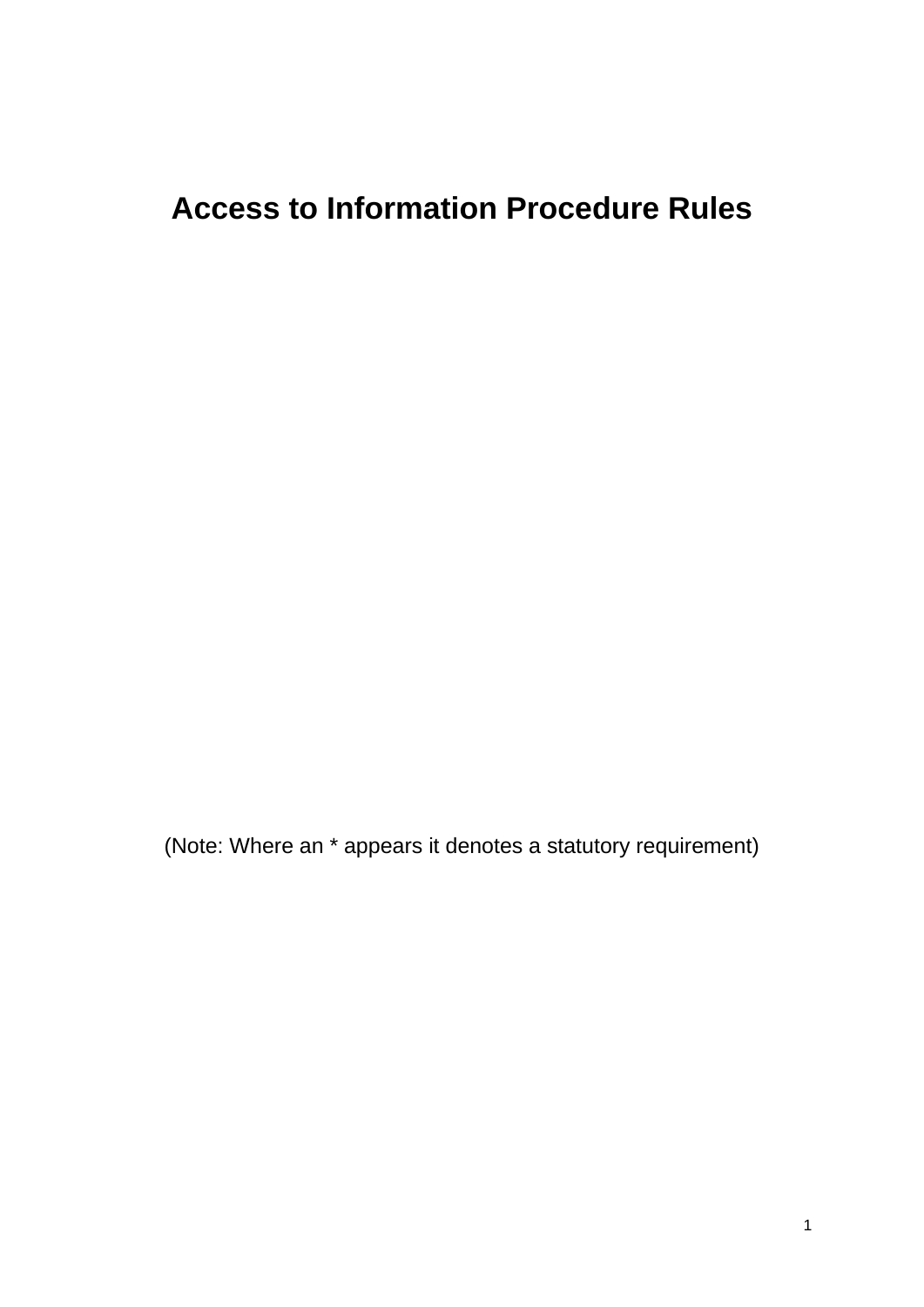# 1. **SCOPE**

- 1.1 These rules apply to all meetings of the Council, Overview and Scrutiny Board, area committees (if any), the Standards Committee and regulatory committees and public meetings of the Executive (together called meetings) and certain rules apply to the decisions of Individual Members and Officers.
- 1.2 The rules set out in this Section shall not apply to meetings of the Licensing Committee or sub-committees which shall be governed by Regulations made under Section 9 of the Licensing Act 2003 and any future rules determined by the Licensing Committee under that Section.
- 1.3 These rules also cover public rights of access to information, in relation to Council and Executive functions, and Members' rights of access to information.

# 2. **ADDITIONAL RIGHTS TO INFORMATION**

2.1 These rules do not affect any more specific rights to information contained elsewhere in this Constitution or the law.

# 3. **RIGHTS OF THE PUBLIC TO ATTEND MEETINGS**

3.1 Members of the public may attend all meetings, subject only to the exceptions in these rules.

# 4. **NOTICES OF MEETING \***

- 4.1 The Council will give at least five clear working days-notice of any meeting by posting details of the meeting on the public notice board inside the main reception of the Town Hall and on its website – www.middlesbrough.gov.uk.
- 4.2 Where it is necessary to hold a meeting in private and exclude the press and public in order to consider exempt or confidential information, notice of the intention to hold such a meeting will be published in the Forward Plan and the provisions of Rule 8 (access to agenda and reports before the meeting) will apply.

# **5. NOTICE OF PRIVATE MEETING OF THE EXECUTIVE \***

- 5.1 Under the statutory instrument, the Local Authorities (Executive Arrangements) (Meetings and Access to Information) (England) Regulations 2012, there is now a requirement for Local Authorities to give at least 28 clear days' notice of its intention to hold a meeting in private.
- 5.2 The Local Authority must:
	- (a) make available on the public notice board of the relevant local authority a notice of its intention to hold the meeting in private; and
	- (b) publish that notice on the local authority's website;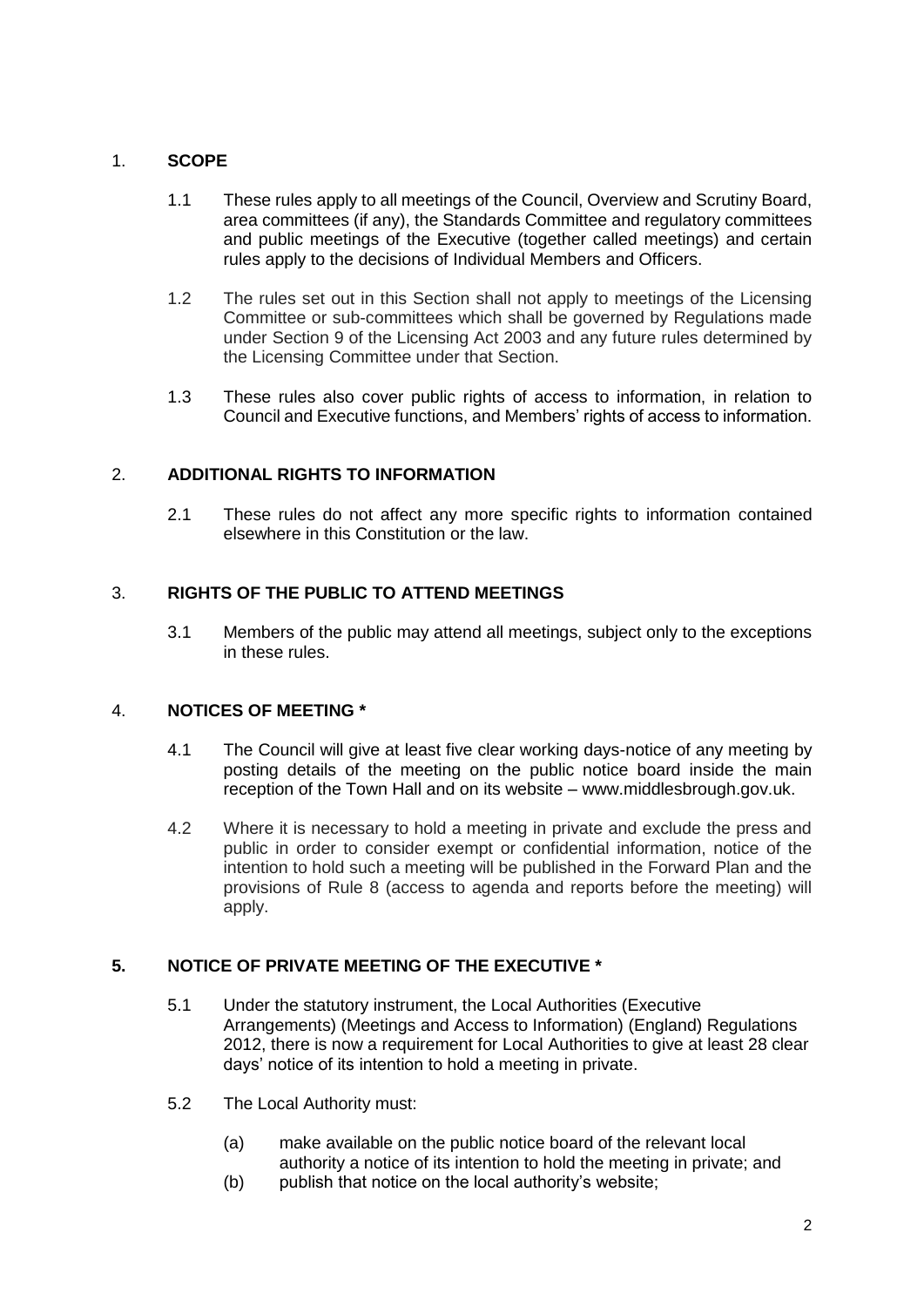- (c) The notice must include the reasons as to why the meeting is to be held in private;
- (d) Where a date which a meeting must be held makes compliance with this regulation impracticable, the meeting may only be held in private where the decision-making body has obtained agreement from the Chair of the Overview and Scrutiny Board, or where there is no such person, or the Chair of the Overview and Scrutiny Board is unable to act, agreement would be obtained from the Chair of the Council;
- (e) The Chair of the Overview and Scrutiny Board must be provided with a clear case as to why the meeting is urgent and cannot be reasonable deferred;
- (f) Once agreement has been sought, steps  $(a) (c)$  must be followed;
- (g) Where the report contains confidential information as defined below the public must be excluded.
- (h) Members of the Executive or its committees will be entitled to receive five clear working days' notice of a meeting to which they are summoned, unless the meeting is convened at shorter notice as a matter of urgency. The notice should set out the reasons for holding any part of the meeting in private, details of any representations received about why the meeting should be in public and the response to those representations.

## **6. ATTENDANCE AT PRIVATE MEETINGS OF THE EXECUTIVE**

#### **6.1 Notice and Attendance**

- (a) All members of the Executive will be served notice of all private meetings of the Executive or its committees, whether or not they are members of that committee.
- (b) All members of the Executive are entitled to attend a private meeting of any committee of the Executive.
- (c) Members other than Executive members will not be entitled to attend private meetings of the Executive, and its committees without the prior agreement of the Elected Mayor or Chair.

## **6.2 Officer Involvement**

- (a) The Head of the Paid Service, the Chief Finance Officer, the Monitoring Officer, and their nominees are entitled to attend any meeting of the Executive and its committees. The Executive may not meet unless the Proper Officer has been given reasonable notice that a meeting is to take place.
- (b) A private Executive meeting may only take place in the presence of the Proper Officer or their nominee with responsibility for recording and publicising the decisions

#### **7 EXECUTIVE MEETINGS RELATING TO MATTERS WHICH ARE NOT KEY DECISIONS**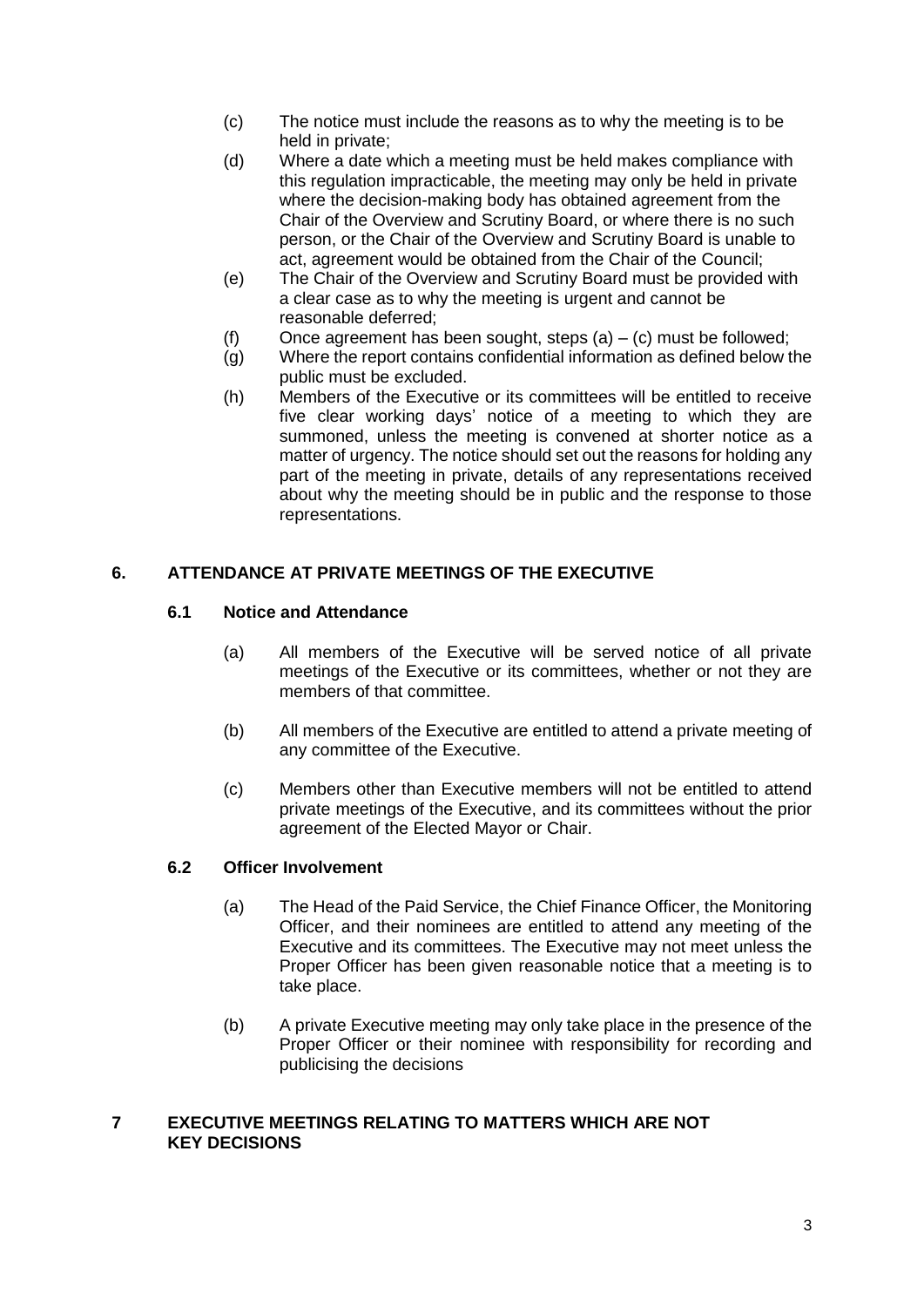7.1 The Executive will decide whether meetings relating to matters which are not key decisions will be held in public or private.

#### 8. **ACCESS TO AGENDA AND REPORTS BEFORE MEETING (EXCEPT FOR PRIVATE EXECUTIVE MEETINGS – SEE RULE 5) \***

- 8.1. A summons to attend Council meetings will be emailed to members at least 5 clear working days before the meeting.
- 8.2 The Council will make copies of the agenda open to the public available for inspection at the main reception of the Town Hall and on its website www.middlesbrough.gov.uk not less than five clear working days before the meeting. If an item is added to the agenda later, the revised agenda will be open to inspection from the time the item was added to the agenda.
- 8.3 The Council will make copies of the reports available on its website www.middlesbrough.gov.uk, and upon request to Democratic Services. Where reports are prepared after the agenda has been sent out, the Council shall make each such report available to the public, as above, as soon as the report is completed and sent to Councillors.
- 8.4. In respect of a meeting of the Executive, a committee of the Executive, or a meeting under joint arrangements in the course of the discharge of an executive function;
- 8.5 The Council will make available electronic copies of the agendas and reports to all members, as well as being made available on the Council website www.middlesbrough.gov.uk, unless the report is confidential or exempt (see para x) where it would only be made available to members of the Executive or the relevant committee, not less than five clear working days before the decision is taken.

# 9. **SUPPLY OF COPIES \***

- 9.1 The Council will make available for the use of members of the public present at meetings, a reasonable number of copies of the agenda and of those reports which are open to the public
- 9.2 The Council will supply copies of the following to any person on payment of a charge for copying and postage.
	- (a) any agenda and reports which are open to public inspection;
	- (b) any further statements or particulars necessary to indicate the nature of the items in the agenda; and
	- (c) if the Proper Officer thinks fit, copies of any other documents supplied to Members and the Elected Mayor in connection with an item to any person on payment of a charge for copying and postage.

Alternatively copies are available on the council website and can be downloaded free of charge: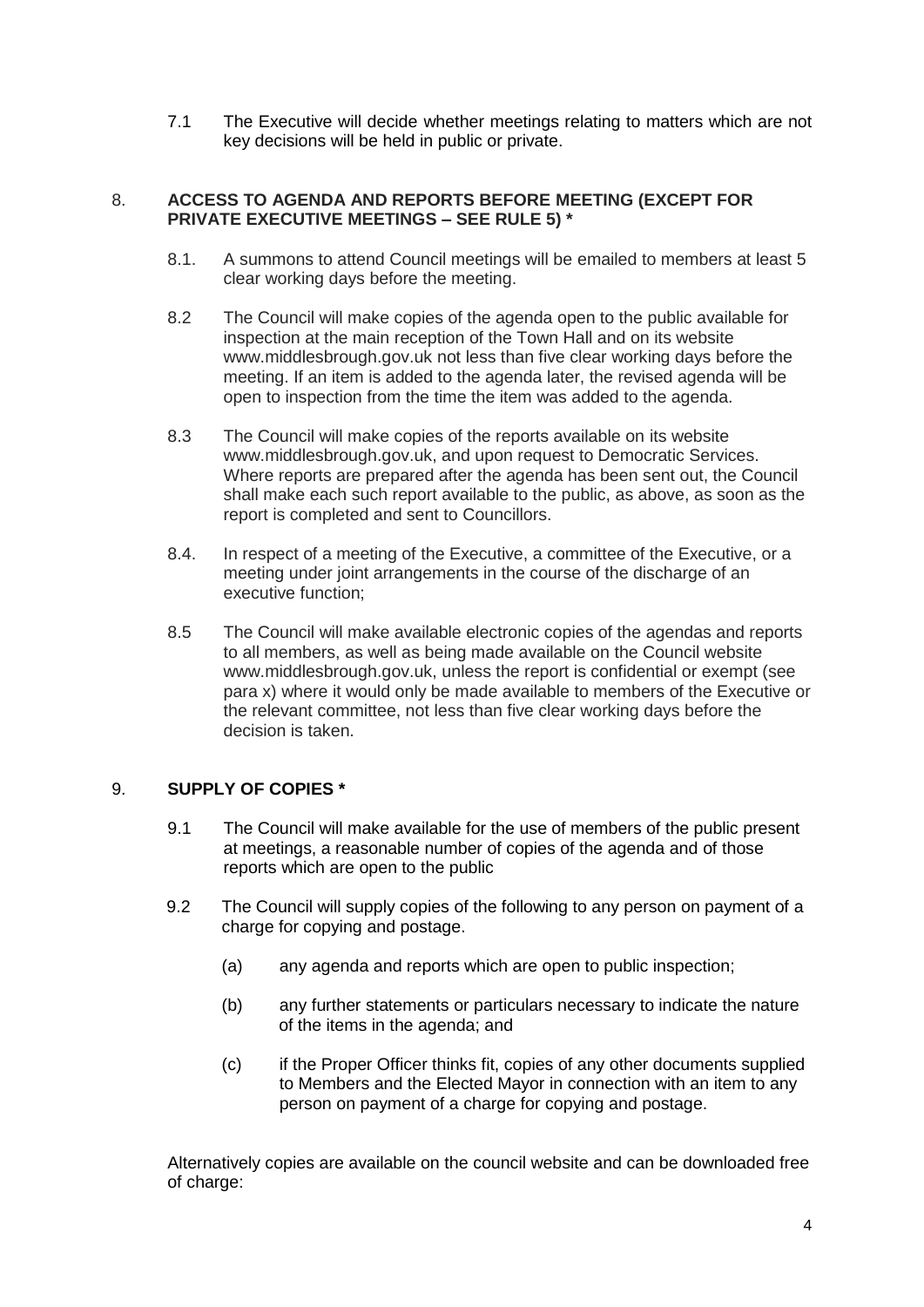Copies of documents supplied to members of the public, where the Council is the copyright holder, may be reproduced in any publically available medium.

## **10. ACCESS TO AGENDAS, REPORTS AND MINUTES AFTER MEETINGS\***

10.1 The Council will publish on its website and make available hard copies of the following documents for six years after the date of a meeting:-

(a) the minutes of the meeting or, in the case of meetings of the Executive, records of decisions taken including the reasons for those decisions, excluding any part of the minutes, or record of decisions, when the meeting was not open to the public or which disclose exempt or confidential information;

(b) a summary of any proceedings not open to the public where the minutes open to inspection would not provide a reasonably fair and coherent record;

(c) the agenda for the meeting; and

(d) reports relating to items when the meeting was open to the public.

## **11. BACKGROUND PAPERS \***

#### 11.1 **List of background papers**

The relevant officer, usually the author, will set out in every report a list of those documents (called background papers) relating to the subject matter of the report which in their opinion:

- (a) disclose any facts or matters on which the report or an important part of the report is based; and
- (b) which have been relied on to a material extent in preparing the report

This will exclude any published works or those which disclose exempt or confidential information (as defined in Rule 13) and/or in respect of reports to the Executive, the advice of a political advisor, or any draft report or document.

## 11.2 **Public inspection of background papers**

The Council will make available, on request, for public inspection for four years after the date of the formal committee meeting one copy of each of the documents on the list of background papers.

## 12. **SUMMARY OF PUBLIC'S RIGHTS \***

12.1 A written summary of the public's rights to attend meetings and to inspect and copy documents, as set out in these Rules, must be kept at and available to the public at the Council's principal offices. These Access to Information Procedure Rules constitute the written summary.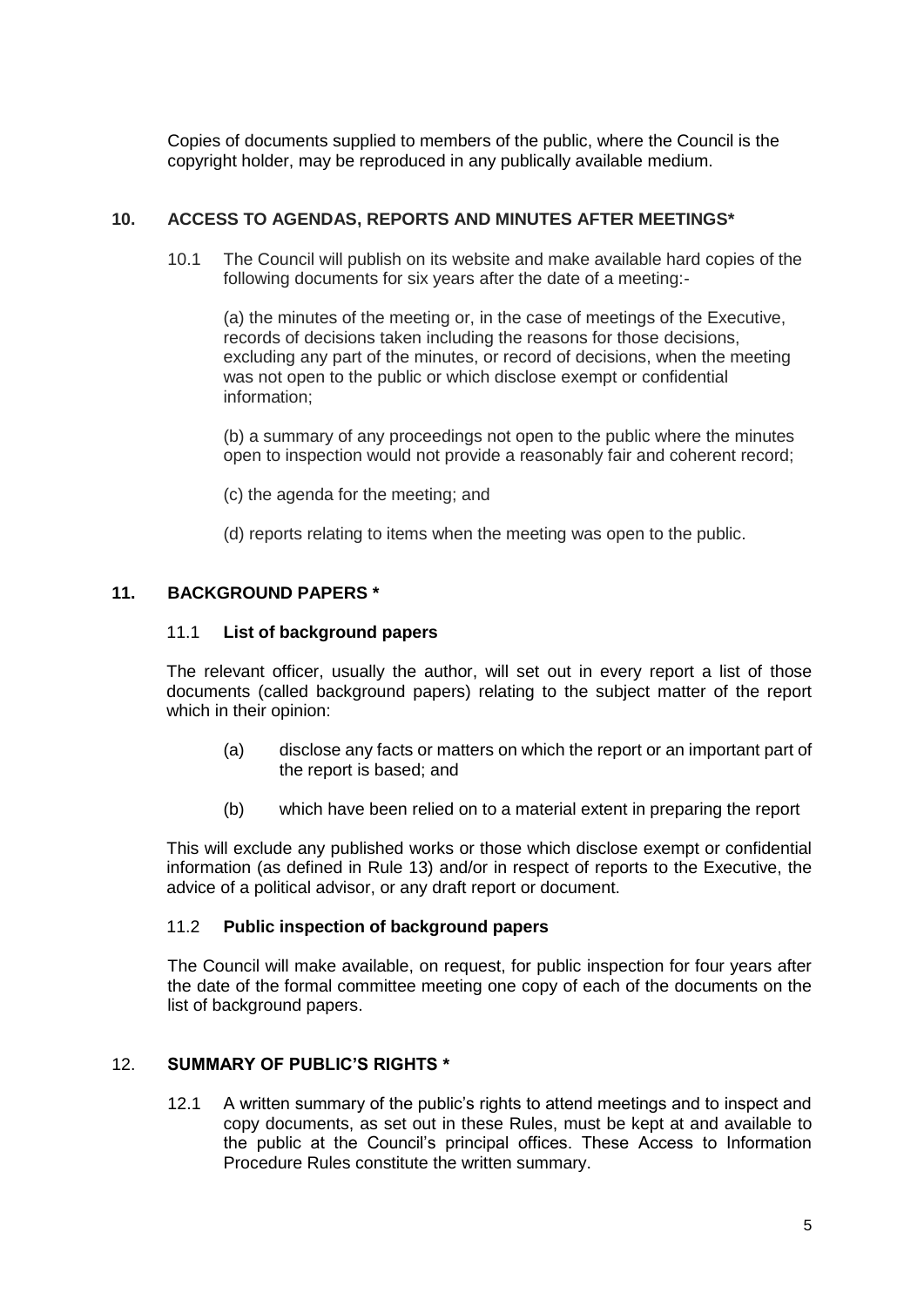## **13. EXCLUSION OF ACCESS BY THE PUBLIC AND COUNCILLORS WHO ARE NOT MEMBERS OF A COMMITTEE TO MEETINGS \***

#### **13.1 Confidential information: requirement to exclude public**

The public must be excluded from meetings whenever it is likely in view of the nature of the business to be transacted or the nature of the proceedings that confidential information would be disclosed. Likewise, public access to reports and background papers will also be excluded.

## **13.2 Meaning of confidential information**

Confidential information means information given to the Council by a Government Department on terms which forbid its public disclosure or information the disclosure of which to the public is prohibited by or under another Act or by Court Order.

## **13.3 Exempt information: discretion to exclude public**

The public or councillors who are not a member of the committee **may** be excluded from meetings whenever it is likely in view of the nature of the business to be transacted that exempt information would be disclosed. Exempt information means information falling within the 7 categories outlined in 12A of the Local Government Act 1972 provided:

(a) the meeting resolves so to exclude the public or councillors who are not a member of the committee, and that resolution identifies the proceedings or part of the proceedings to which it applies, and

(b) that resolution states by reference to the descriptions in Schedule 12A to the Local Government Act 1972 (as outlined in Rule 14 below), the description of the exempt information giving rise to the exclusion of the public, and

(c) that resolution states, by reference to reasons given in a relevant report or otherwise, in all the circumstances of the case, the public interest in maintaining the exemption outweighs the public interest in disclosing the information.

In these circumstances, public access to reports, background papers and minutes will also be excluded. Such reports will be marked 'Not for publication' together with the category of information likely to be disclosed.

Where the meeting will determine any person's civil rights or obligations, or adversely affect their possessions, Article 6 of the Human Rights Act 1998 establishes a presumption that the meeting will be held in public unless a private hearing is necessary for one of the reasons specified in Article 6.

Once the decision to exclude the public has been made, the effect of passing of such a resolution is it removes the provision that the meeting is open to anyone but the membership of that committee and those persons expressly invited to attend. This decision includes Members of the Council who are not members of that committee. Each council will have its own protocol on how other members may or may not then be a party to that exempt discussion, but the law is clear that is does exclude any other member not part of that committee.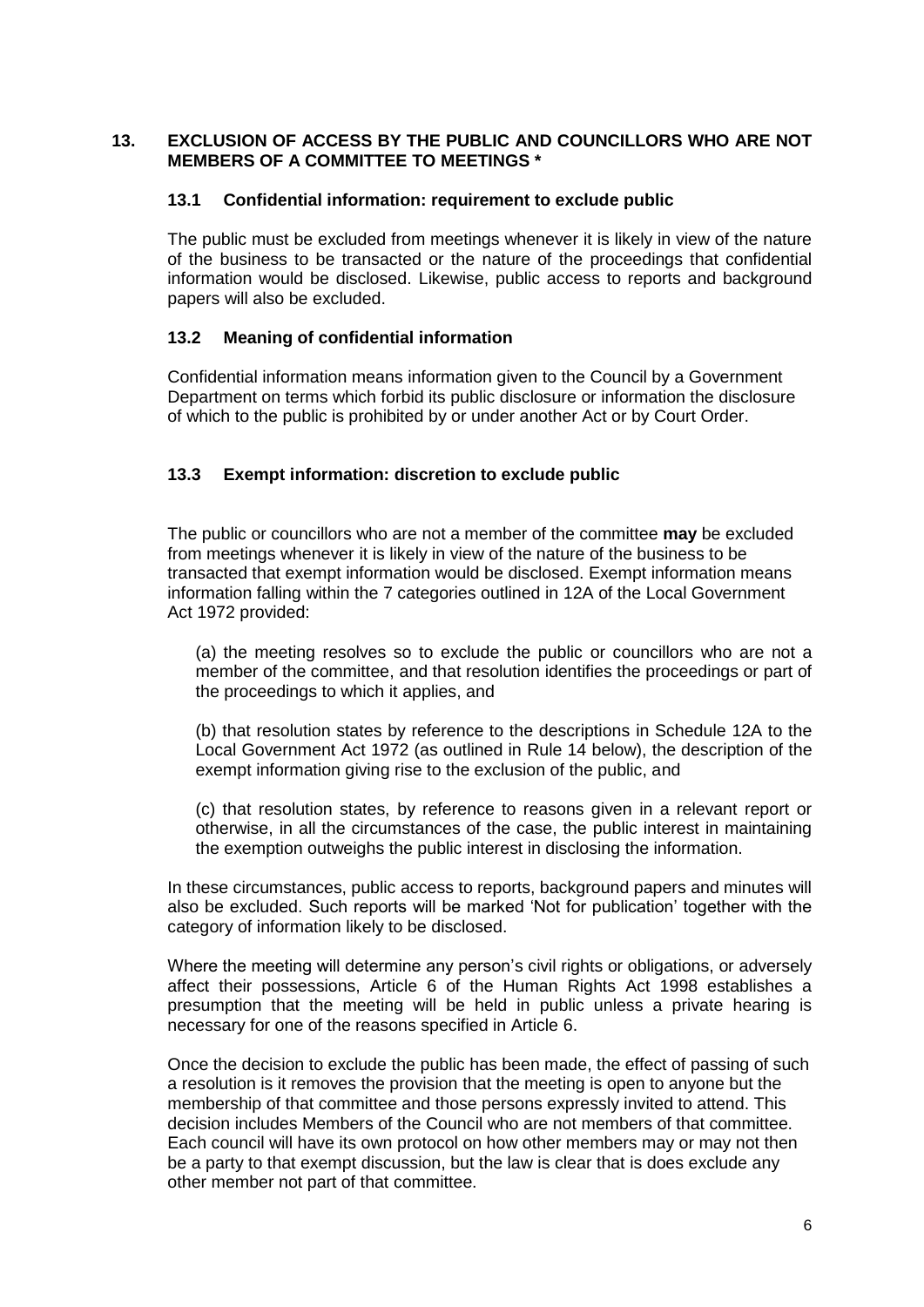## 14. **Meaning of exempt information**

- 14.1 Exempt information means information falling within any of the categories set out in the following table, subject to the qualifications and interpretations in Parts 2 and 3 of Schedule 12A to the Local Government Act 1972 (as amended).
- 14.2 Information falling within any of paragraphs 1-7 is not exempt information if it relates to proposed development for which the local planning authority may grant itself planning permission under regulation 3 of the Town and Country Planning General Regulations 1992.

| <b>Category</b>                                                               | <b>Condition</b>                                                                                                                                                                                                                                                        |
|-------------------------------------------------------------------------------|-------------------------------------------------------------------------------------------------------------------------------------------------------------------------------------------------------------------------------------------------------------------------|
| 1. Information relating<br>to any individual.                                 | Information is not exempt information unless it relates to<br>an individual of that description in the capacity indicated<br>by the description i.e. it must relate to and be<br>recognisable as referring to a particular living individual in<br>the roles indicated. |
|                                                                               | Information is only exempt:                                                                                                                                                                                                                                             |
|                                                                               | (a) where disclosure is prohibited by statute; or                                                                                                                                                                                                                       |
|                                                                               | (b) where disclosure might involve providing personal<br>information about individuals; or                                                                                                                                                                              |
|                                                                               | (c) where disclosure might breach a duty of<br>confidentiality; and                                                                                                                                                                                                     |
|                                                                               | (d) in all the circumstances of the case, the public interest<br>in not disclosing the information outweighs the public<br>interest in disclosing the information.                                                                                                      |
| 2. Information which is likely to<br>reveal the identity of an<br>individual. | Information is not exempt information unless it relates to<br>an individual of that description in the capacity indicated<br>by the description i.e. it must relate to and be<br>recognisable as referring to a particular living individual in<br>the roles indicated. |
|                                                                               | Information is only exempt:                                                                                                                                                                                                                                             |
|                                                                               | (a) where disclosure is prohibited by statute; or                                                                                                                                                                                                                       |
|                                                                               | (b) where disclosure might involve providing personal<br>information about individuals; or                                                                                                                                                                              |
|                                                                               | (c) where disclosure might breach a duty of<br>confidentiality; and                                                                                                                                                                                                     |
|                                                                               | (d) in all the circumstances of the case, the public interest<br>in not disclosing the information outweighs the public<br>interest in disclosing the information.                                                                                                      |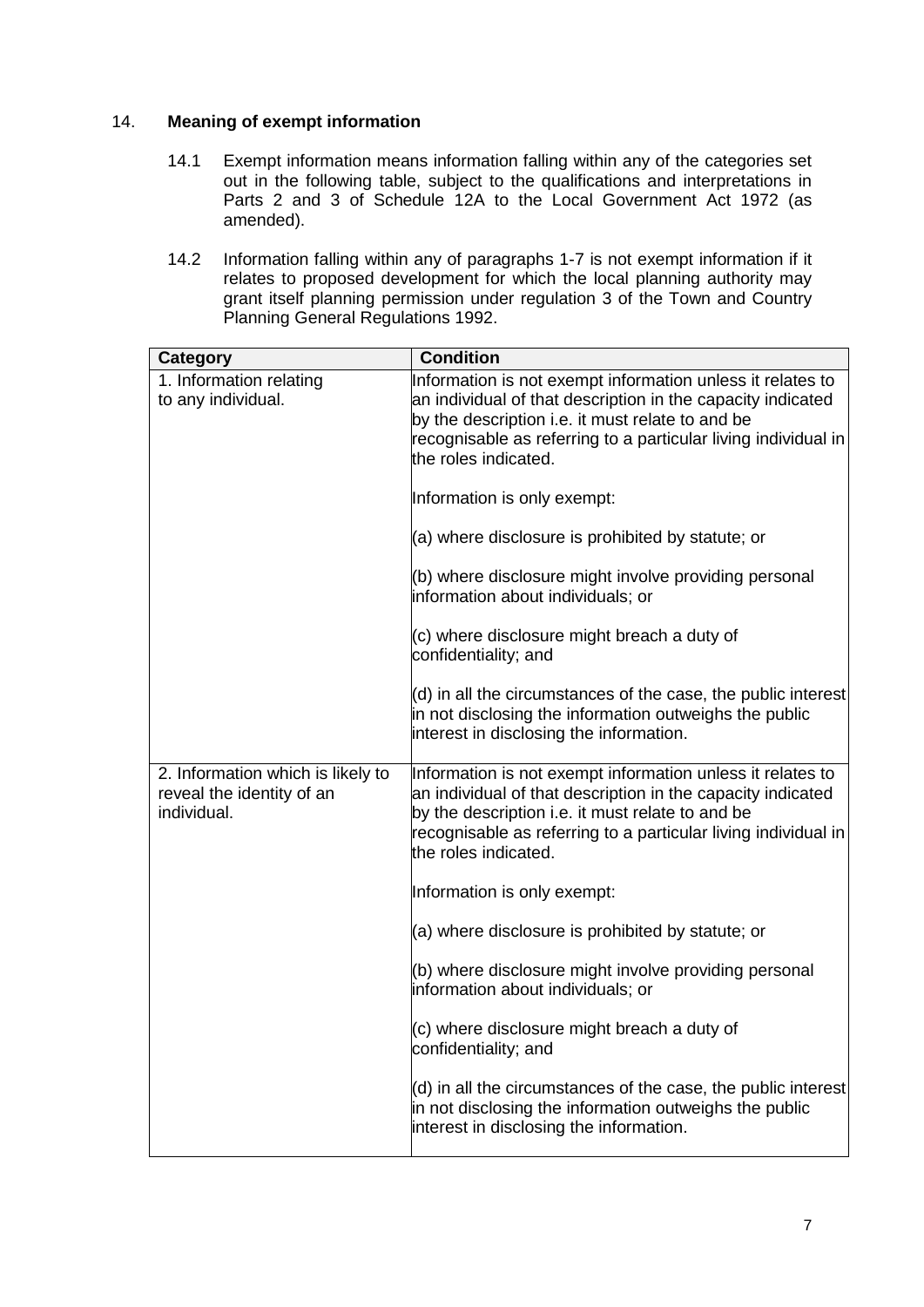| financial or business affairs of<br>any particular person (including<br>the<br>authority<br>holding<br>that<br>information).                                                                                                                                                                         | 3. Information relating to the Information is only exempt if and for so long as:<br>$(a)$ disclosure of the amount involved would be likely to<br>give advantage to a person entering into or seeking to<br>enter into a contract with the Council in respect of<br>property, goods or services whether the advantage would<br>arise as against the Council or as against other persons;<br>lor<br>(b) disclosure would prejudice the efficiency and<br>effectiveness of the use of Council resources; or<br>(c) disclosure of trade secrets and other information<br>would, or would likely, prejudice the commercial interests<br>of any person, including the Council; and<br>(d) in all the circumstances of the case, the public interest<br>in not disclosing the information outweighs the public |
|------------------------------------------------------------------------------------------------------------------------------------------------------------------------------------------------------------------------------------------------------------------------------------------------------|----------------------------------------------------------------------------------------------------------------------------------------------------------------------------------------------------------------------------------------------------------------------------------------------------------------------------------------------------------------------------------------------------------------------------------------------------------------------------------------------------------------------------------------------------------------------------------------------------------------------------------------------------------------------------------------------------------------------------------------------------------------------------------------------------------|
|                                                                                                                                                                                                                                                                                                      | interest in disclosing the information.                                                                                                                                                                                                                                                                                                                                                                                                                                                                                                                                                                                                                                                                                                                                                                  |
| consultations or negotiations, or disclosure to the public:<br>contemplated consultations or<br>negotiations, in connection with<br>any labour<br>relations<br>matter<br>arising between the authority or<br>a Minister of the Crown and<br>employees of, or officer-holders<br>under the authority. | 4. Information relating to any Information is only exempt if and for so long as its<br>$(a)$ would prejudice the Council in those or any other<br>consultations or negotiations in connection with a labour<br>relations matter; and<br>$(6)$ in all the circumstances of the case, the public interest<br>in not disclosing the information outweighs the public<br>interest in disclosing the information.                                                                                                                                                                                                                                                                                                                                                                                             |
| 5. Information in respect of which  Information is only exempt:<br>a claim to legal professional<br>legal proceedings.                                                                                                                                                                               | privilege could be maintained in $\vert a \rangle$ where a claim of legal professional privilege could be<br>maintained in legal proceedings e.g. correspondence<br>such as legal advice and assistance between the<br>Council's Legal Services and its client; and<br>(b) in all the circumstances of the case, the public<br>interest in not disclosing the information<br>outweighs the public interest in disclosing the<br>information.                                                                                                                                                                                                                                                                                                                                                             |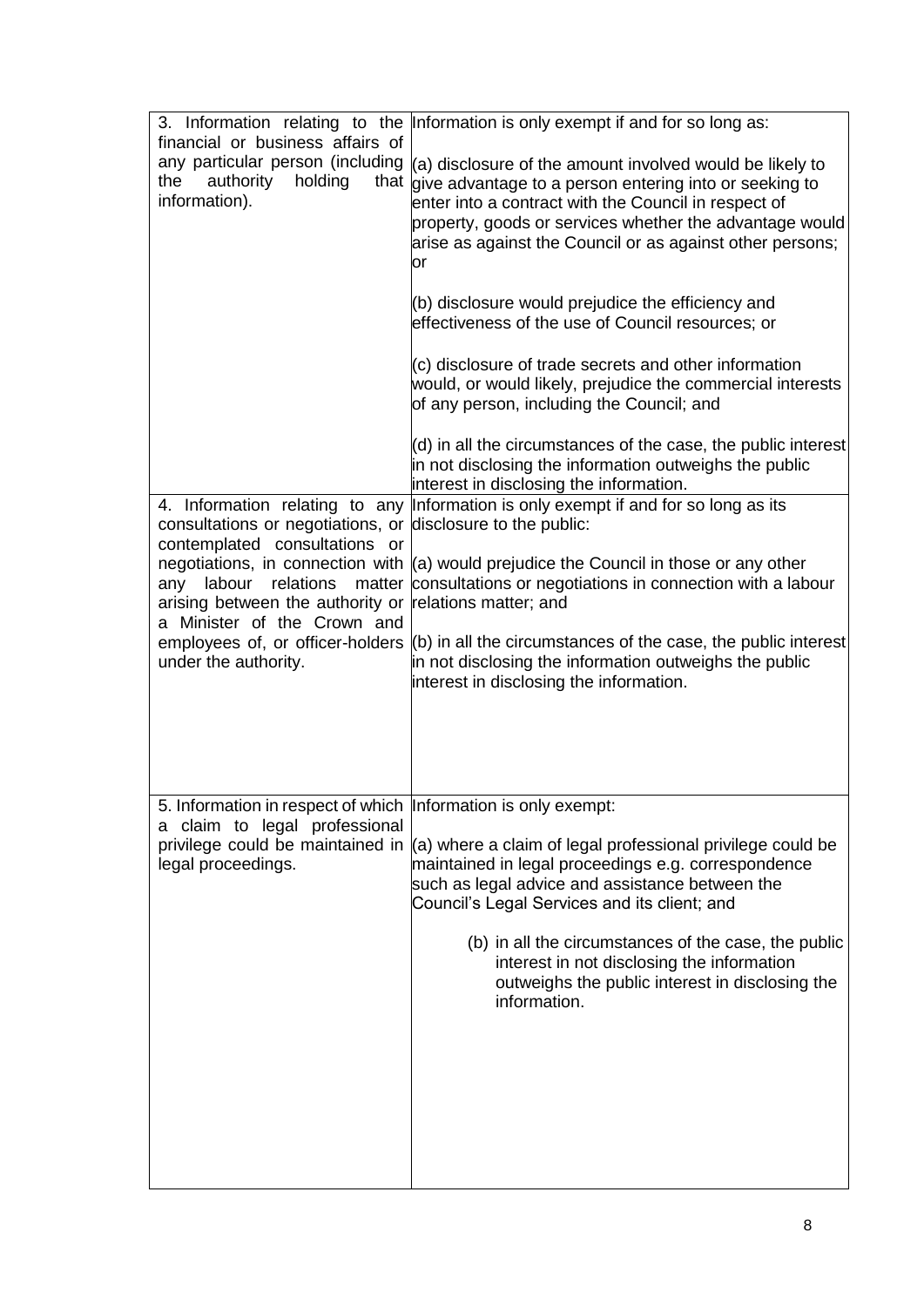| <b>Category</b>                                                                                                           | <b>Condition</b>                                                                                                                                                                                                                             |
|---------------------------------------------------------------------------------------------------------------------------|----------------------------------------------------------------------------------------------------------------------------------------------------------------------------------------------------------------------------------------------|
| 6. Information which reveals that the<br>authority proposes -                                                             | Information is exempt only if and so long as:                                                                                                                                                                                                |
| (a)<br>to give under any enactment a<br>notice under or by virtue of which<br>requirements are imposed on a<br>person; or | (a) disclosure to the public might afford an<br>opportunity to a person affected by the notice,<br>order or direction to defeat the purpose or one of<br>the purposes for which the notice order or<br>direction is to be given or made; and |
| to make an order or direction under<br>(b)<br>any enactment.                                                              | $(6)$ in all circumstances of the case, the public<br>interest in not disclosing the information<br>outweighs the public interest in disclosing the<br>information.                                                                          |
| or to be taken in connection with the or would be likely to, prejudice-<br>crime.                                         | 7. Information relating to any action taken Information is only exempt if its disclosure would,<br>prevention, investigation or prosecution of (a) criminal investigations and proceedings; or                                               |
|                                                                                                                           | (b) the apprehension or prosecution of offenders;<br>or                                                                                                                                                                                      |
|                                                                                                                           | $(c)$ the administration of justice; or                                                                                                                                                                                                      |
|                                                                                                                           | $(d)$ the assessment or collection of any tax or<br>duty or of any imposition of a similar nature; or                                                                                                                                        |
|                                                                                                                           | (e) regulatory enforcement; or                                                                                                                                                                                                               |
|                                                                                                                           | (f) any civil proceedings; or                                                                                                                                                                                                                |
|                                                                                                                           | $(g)$ Health and safety; or                                                                                                                                                                                                                  |
|                                                                                                                           | (h) information obtained from confidential<br>sources; and                                                                                                                                                                                   |
|                                                                                                                           | $(i)$ in all the circumstances of the case, the public<br>interest in not disclosing the information<br>outweighs the public interest in disclosing the<br>information.                                                                      |

# **Meaning of exempt information (health scrutiny)**

| Category                                                                                                                                                                                                                                      | <b>Condition</b>                                                                                                                     |
|-----------------------------------------------------------------------------------------------------------------------------------------------------------------------------------------------------------------------------------------------|--------------------------------------------------------------------------------------------------------------------------------------|
| 1. Information relating to a particular<br>employee, former employee or applicant<br>to become an employee of, or a<br>particular office-holder, former office-<br>holder or applicant to become an office-<br>holder under, a relevant body. | Information is not exempt unless it relates to<br>an individual of that description in the<br>capacity indicated by the description. |
| 2. Information relating to any particular<br>occupier or former occupier of, or                                                                                                                                                               | Information is not exempt unless it relates to<br>an individual of that description in the<br>capacity indicated by the description. |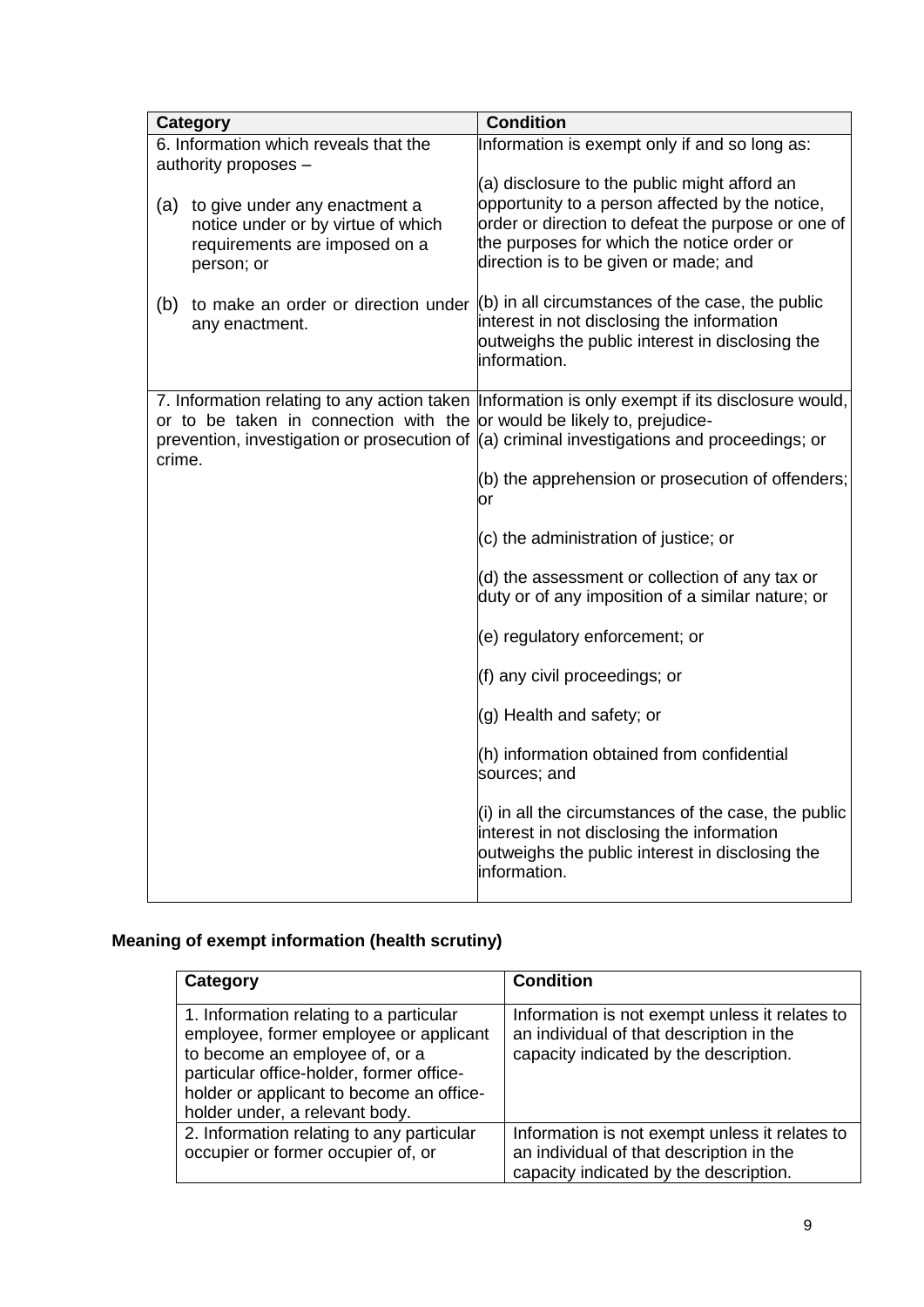| applicant for, accommodation provided<br>by or at the expense of a relevant body.                                                                                                                                                                                                                                                                                                                                                                        |                                                                                                                                                                                                                                                                                                                                                                                            |
|----------------------------------------------------------------------------------------------------------------------------------------------------------------------------------------------------------------------------------------------------------------------------------------------------------------------------------------------------------------------------------------------------------------------------------------------------------|--------------------------------------------------------------------------------------------------------------------------------------------------------------------------------------------------------------------------------------------------------------------------------------------------------------------------------------------------------------------------------------------|
| 3. Information relating to any particular<br>applicant for, or recipient or former<br>recipient of, any service provided by a<br>relevant body.                                                                                                                                                                                                                                                                                                          | Information is not exempt unless it relates to<br>an individual of that description in the<br>capacity indicated by the description.                                                                                                                                                                                                                                                       |
| 4. Information relating to any particular<br>applicant for, or recipient or former<br>recipient of, any financial assistance<br>provided by a relevant body.                                                                                                                                                                                                                                                                                             | Information is not exempt unless it relates to<br>an individual of that description in the<br>capacity indicated by the description.                                                                                                                                                                                                                                                       |
| 5. The amount of any expenditure<br>proposed to be incurred by a relevant<br>body under any particular contract for the<br>acquisition of property or the supply of<br>goods and services.                                                                                                                                                                                                                                                               | Information is exempt if and so long as<br>disclosure to the public of the amount there<br>referred to would be likely to give an<br>advantage to a person entering into, or<br>seeking to enter into, a contract with a<br>relevant body in respect of the property,<br>goods or services, whether the advantage<br>would arise as against that body or as<br>against other such persons. |
| 6. Any terms proposed or to be proposed<br>by or to a relevant body in the course of<br>negotiations for a contract for the<br>acquisition or disposal of property or the<br>supply of goods or services.                                                                                                                                                                                                                                                | Information is exempt if and so long as<br>disclosure to the public of the terms would<br>prejudice a relevant body in those or any<br>other negotiations concerning the property<br>or goods or services.                                                                                                                                                                                 |
| 7. The identity of a relevant body (as well<br>as of any other person, by virtue of<br>paragraph 6 above) as the person<br>offering any particular tender for a<br>contract for the supply of goods or<br>services.                                                                                                                                                                                                                                      |                                                                                                                                                                                                                                                                                                                                                                                            |
| 8. Information relating to any<br>consultations or negotiations, or<br>contemplated consultations or<br>negotiations, in connection with any<br>labour relations matter arising between a<br>relevant body or a Minister of the Crown<br>and employees of, or office-holders<br>under, a relevant body.                                                                                                                                                  | Information is exempt if and so long as<br>disclosure to the public of the information<br>would prejudice a relevant body in those or<br>any other consultations or negotiations in<br>connection with a labour relations matter<br>arising as mentioned in that paragraph.                                                                                                                |
| 9. Any instructions to counsel and any<br>opinion of counsel (whether or not in<br>connection with any proceedings) and<br>any advice received, information<br>obtained or action to be taken in<br>connection with:<br>(a) any legal proceedings by or against a<br>relevant body, or<br>(b) the determination of any matter<br>affecting a relevant body,<br>(whether, in either case, proceedings<br>have been commenced or are in<br>contemplation). |                                                                                                                                                                                                                                                                                                                                                                                            |
| 10. Information relating to a particular<br>person who is or was formerly included<br>in, or is an applicant for inclusion in, a list                                                                                                                                                                                                                                                                                                                    | Information is not exempt unless it relates to<br>an individual of that description in the<br>capacity indicated by the description.                                                                                                                                                                                                                                                       |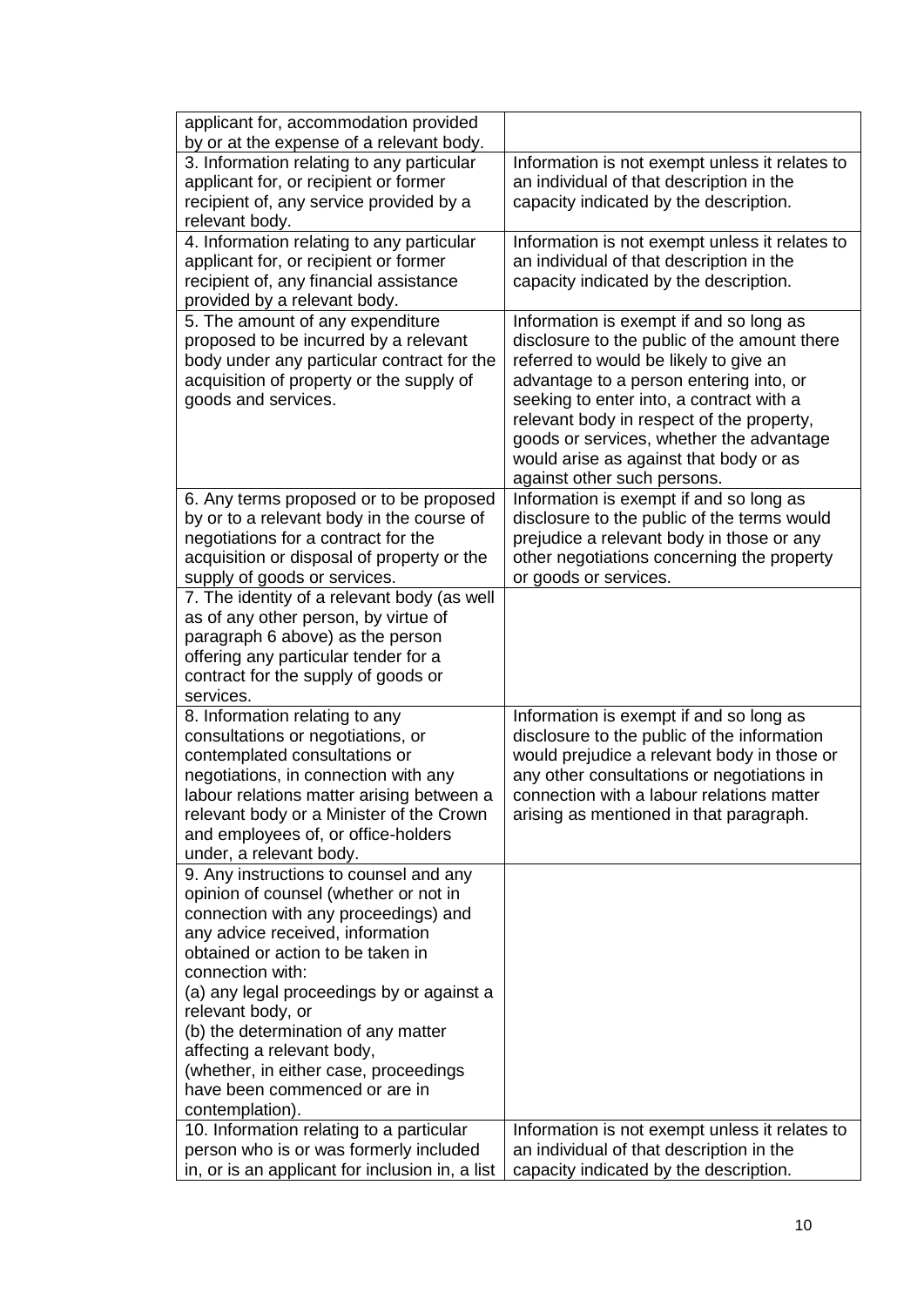| of persons undertaking to provide<br>services under Part 2 of the 1977 Act<br>prepared by a Health Authority.                                                                                                                             |                                                                                                                                      |
|-------------------------------------------------------------------------------------------------------------------------------------------------------------------------------------------------------------------------------------------|--------------------------------------------------------------------------------------------------------------------------------------|
| 11. Information relating to a particular<br>person who is or was providing services,<br>or has made a request to a Health<br>Authority to become a person providing<br>services, under arrangements under<br>section 28C of the 1977 Act. | Information is not exempt unless it relates to<br>an individual of that description in the<br>capacity indicated by the description. |
| 12. Information relating to a particular<br>person who is or was formerly<br>performing personal medical services or<br>personal dental services in accordance<br>with arrangements under section 28C of<br>the 1977 Act.                 | Information is not exempt unless it relates to<br>an individual of that description in the<br>capacity indicated by the description. |
| 13. Information relating to any particular<br>employee, former employee, or applicant<br>to become an employee, of a person<br>referred to in paragraph 10, 11 or 12.                                                                     | Information is not exempt unless it relates to<br>an individual of that description in the<br>capacity indicated by the description. |
| 14. Information relating to the physical or<br>mental health of a particular individual.                                                                                                                                                  |                                                                                                                                      |

## **15. Disturbance**

15.1 The public may also be excluded from meetings, where the meeting so resolves, in the exercise of a lawful power of exclusion in order to maintain orderly conduct or to prevent misbehaviour at a meeting.

# **16. ACCESS TO INFORMATION RULES TO THE EXECUTIVE \***

- 16.1 Rules 17 31 apply to the Executive and its committees. If the Executive or its committees meet to take a key decision then it must also comply with Rules 1 – 13 unless Rule 21 (general exception) or Rule 22 (special urgency) apply.
- 16.2 If the Executive or its committees meet to discuss a key decision to be taken collectively, with an officer other than a mayoral/ political assistant present, within 28 days of the date according to the forward work programme by which it is to be decided, then it must also comply with Rules  $1 - 13$  unless Rule 21 (general exception) or Rule 22 (special urgency) apply.
- 16.3 A key decision is as defined in Article 12 Paragraph 12.3, of this Constitution.
- 16.4 This requirement does not include meetings, whose sole purpose is for officers to brief members.

# **17. PROCEDURE BEFORE TAKING KEY DECISIONS \***

- 17.1 Subject to Rule 21 (general exception) and Rule 22 (special urgency), a key decision may not be taken unless:
	- (a) a notice (called here a forward work programme) has been published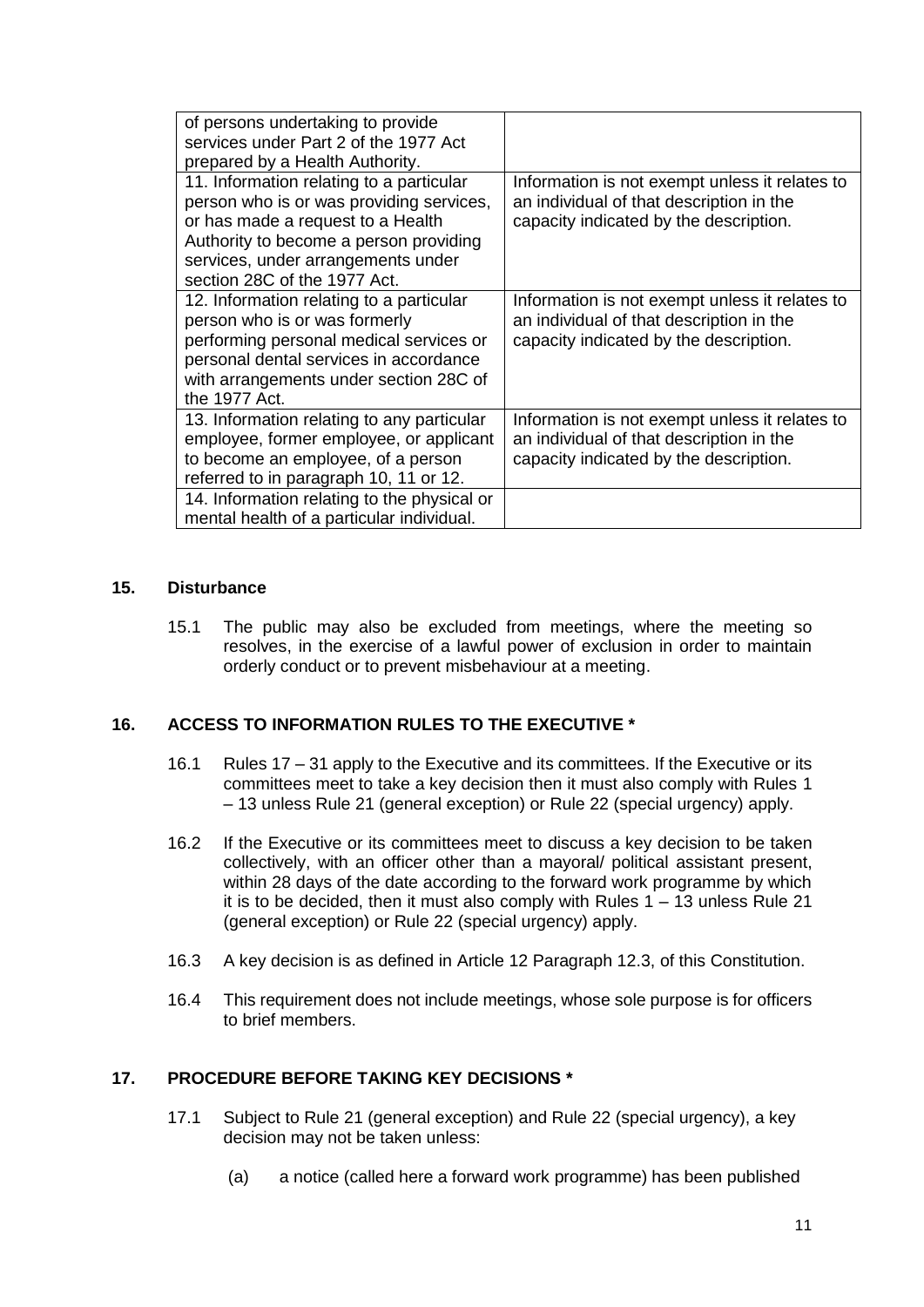in connection with the matter in question;

- (b) A Key Decision must be published 28 days prior to the decision being taken on the Council's Forward Plan. Where the publication of intention to take a Key Decision is impractical, the Chair of the Overview and Scrutiny Board must be informed.
- (c) at least 5 clear days have elapsed since the publication of the forward plan; and
- (d) where the decision is to be taken at a meeting of the Executive or its committees, notice of the meeting has been given in accordance with Rule 4 (notice of meetings).

## **18. THE FORWARD WORK PROGRAMME**

## **18.1 Period of forward work programme**

Forward plans will be prepared by the Elected Mayor to cover a period of at least four months, beginning with the first day of any month. The Forward Plan is a live document and published once any new Forward Plan item is added.

#### **18.2 Contents of forward work programme.**

The forward work programme will contain matters which The Elected Mayor has reason to believe will be subject of a key decision to be taken by the Executive, a committee of the Executive, individual members of the Executive, officers, or under joint arrangements in the course of the discharge of an Executive function during the period covered by the work programme.

It will describe the following particulars in so far as the information is available or might reasonably be obtained:

- (a) the matter in respect of which a decision is to be made;
- (b) where the decision taker is an individual, their name and title, if any and where the decision taker is a body, its name and details of membership;
- (c) the date on which, or the period within which, the decision will be taken;
- (d) the identity of the principal groups whom the decision taker proposes to consult before taking the decision;
- (e) the means by which any such consultation is proposed to be undertaken;
- (f) the steps any person might take who wishes to make representations to the Executive or decision taker about the matter in respect of which the decision is to be made, and the date by which those steps must be taken; and
- (g) a list of the documents submitted to the decision taker for consideration in relation to the matter.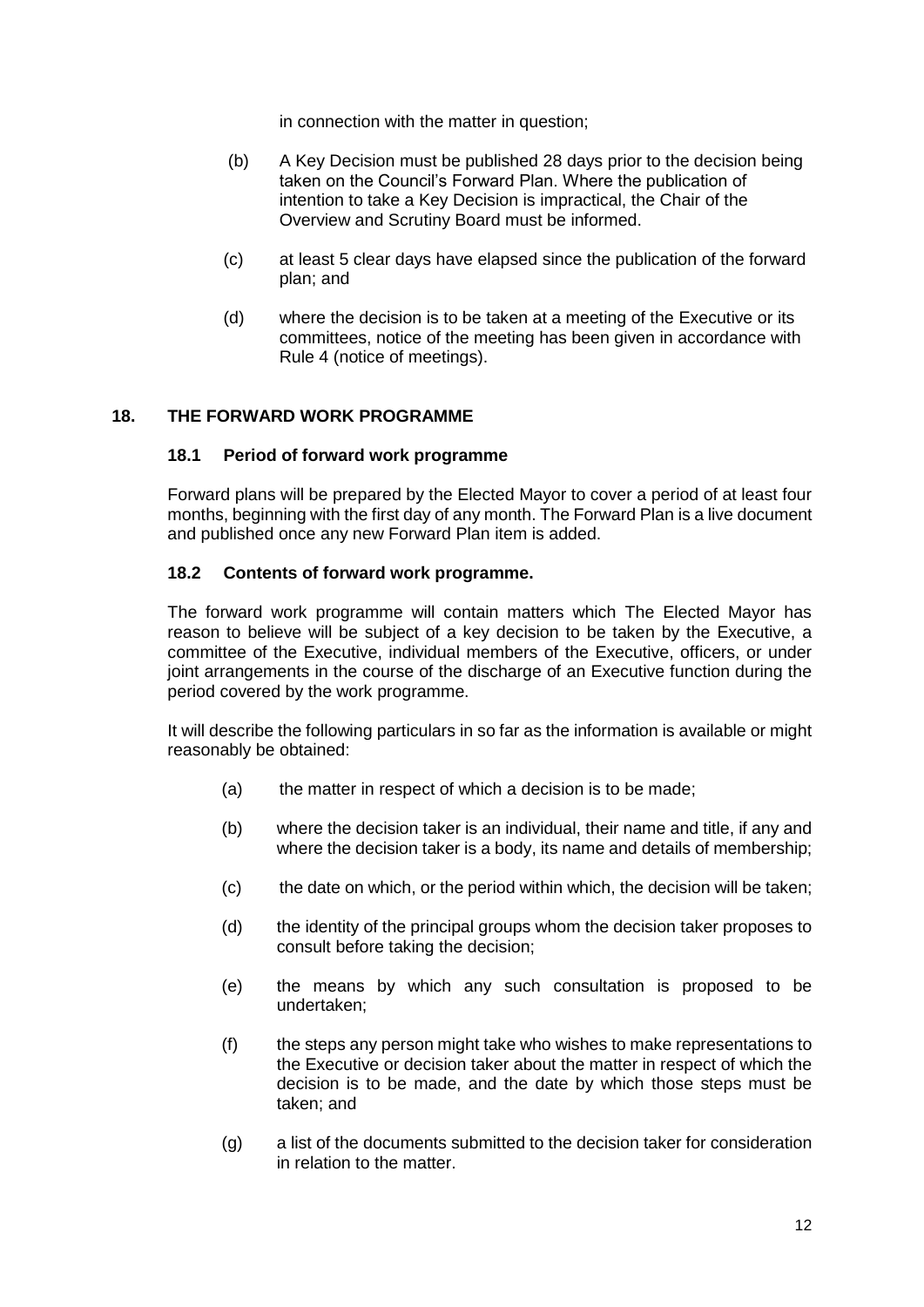The forward work programme now also contains matters which are non-key, however there is no deadline for these decisions to be published on the Forward Plan.

Exempt information need not be included in a forward work programme and confidential information cannot be included.

## **18.3 Material relating to forthcoming business**

- (a) All Members are entitled to inspect any document which is in the possession or under the control of the Executive or its committees and contains material relating to any business to be transacted at a public meeting unless
	- (i) it contains exempt information falling within Paragraphs 1, 2, 4, 5 and 7 of paragraph 12A set out above; or
	- (ii) it contains exempt information falling within Paragraph 3 of Schedule 12A set out above to the extent that the information relates to any terms proposed or to be proposed by or to the authority in the course of negotiations for a contract; or
	- (iii) it contains the advice of a political adviser or
	- (iv) it is a draft report or draft background paper
	- (v) it is not a report or a background paper as defined in these Rules
- (b) All Members are entitled to inspect any document which is in the possession of or under the control of the Council and contains material relating to any business to be transacted at a meeting of the Council or any of its committees or sub committees unless
	- (i) it contains exempt information falling within Paragraphs 1, 2, 4, 5 and 7 of paragraph 12A set out above or
	- (ii) it contains exempt information falling within Paragraph 3 of Schedule 12A set out above to the extent that the information relates to any terms proposed or to be proposed by or to the authority in the course of negotiations for a contract.

#### **19. Material relating to Key Decisions**

19.1 All members will be entitled to inspect any document (except those available only in draft form) in the possession or under the control of the Executive or its committees which relates to any key decision unless paragraph (a) or (b) above applies.

#### **20. Nature of rights**

20.1 These rights of a member are additional to any other right they may have.

## **21. GENERAL EXCEPTION \***

21.1 If a matter which is likely to be a key decision has not been included in the forward work programme, then subject to Rule 22 (special urgency), the decision may still be taken if: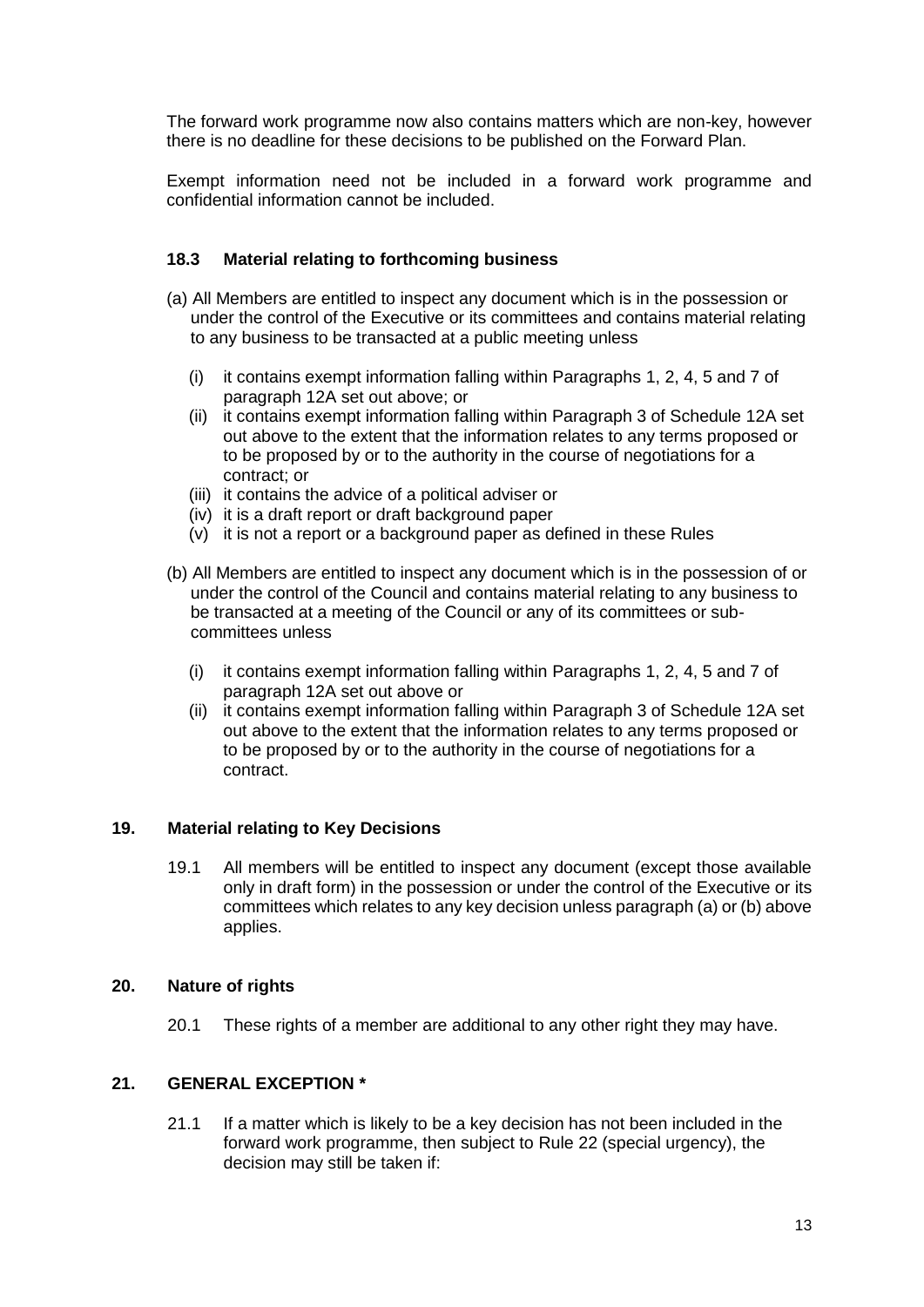- a) the decision must be taken by such a date that it is impracticable to defer the decision until it has been included in the next forward work programme;
- b) the Proper Officer has informed the Chair of the Overview and Scrutiny Board, or in their absence the Chair of the relevant scrutiny panel, or if neither is available, each member of that Board or panel in writing, by notice, of the matter to which the decision is to be made;
- c) the Proper Officer has made copies of that notice available to the public at the offices of the Council; and
- d) at least 5 clear days have elapsed since the Proper Officer complied with (a) and (b).

## **22. SPECIAL URGENCY \***

22.1 If by virtue of the date by which a decision must be taken Rule 21 (general exception) cannot be followed, then the decision can only be taken if the decision taker (if an individual) or the Chair of the body making the decision, obtains the agreement of the Chair of the Overview and Scrutiny Board or relevant scrutiny panel that the taking of the decision cannot be reasonably deferred. If there is no such Chair or if the Chair is unable to act, then the agreement of the Chair of the Council, or in their absence the Vice Chair will suffice.

## **23. RECORDS OF DECISIONS TAKEN AT MEETINGS \***

- 23.1 The Council will make available copies of the following to any person on payment of a charge for copying and postage for six years after a meeting.
	- (a) the minutes of the meeting or records of decisions taken, together with reasons, for all formal committee meetings, excluding any part of the minutes of proceedings when the meeting was not open to the public or which disclose exempt or confidential information;
	- (b) a summary of any proceedings not open to the public where the minutes open to inspection would not provide a reasonably fair and coherent record;
	- (c) the agenda for the meeting; and
	- (d) reports relating to items when the meeting was open to the public.

Alternatively copies are available on the council website and can be downloaded free of charge:

23.2 Copies of documents supplied to members of the public, where the Council is the copyright holder, may be reproduced in any publically available medium.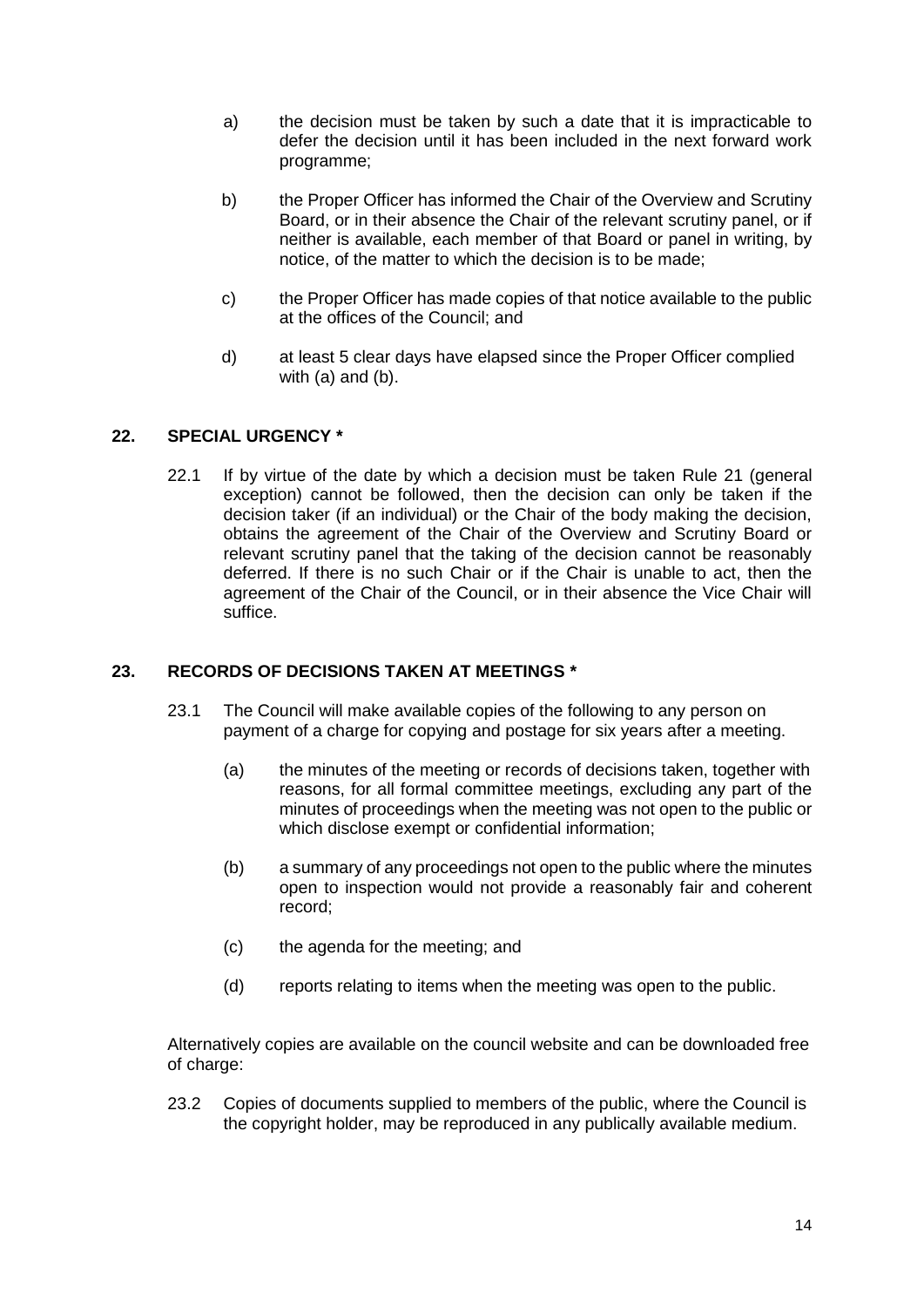# **24. REPORTS TO COUNCIL \***

## **24.1 When the Overview and Scrutiny Board can require a report**

If the Overview and Scrutiny Board or a scrutiny panel thinks that a key decision has been taken which was not:

- (a) included in the forward work programme; or
- (b) the subject of the general exception procedure; or
- (c) the subject of an agreement with the Chair of the Overview and Scrutiny Board/panel, or the Chair or Vice Chair of the Council under Rule 16; the Board/panel may require the Executive to submit a report to the Council within such reasonable time as the Board/panel specifies. The power to require a report rests with the Board/panel, but is also delegated to the Proper Officer, who shall require such a report on behalf of the Board/panel when so requested by the Chair or any 5 members. In respect of education matters this includes voting cooptees.

Alternatively the requirement may be raised by resolution passed at a meeting of the Overview and Scrutiny Board/panel.

## **24.2 Mayor's report to Council**

The Elected Mayor may prepare a report for submission to the next available meeting of the Council. However, if the next meeting of the Council is within 7 working days of receipt of the written notice, or the resolution of the Board/panel, then the report may be submitted to the meeting after that. The report to Council will set out particulars of the decision, the individual or body making the decision and if the Elected Mayor is of the opinion that it was not a key decision the reasons for that opinion.

## **24.3 Quarterly reports on special urgency decisions**

In any event the Elected Mayor will submit quarterly reports to the Council on the Executive decisions taken in the circumstances set out in Rule 16 (special urgency) in the preceding three months. The report will include the number of decisions so taken and a summary of the matters in respect of which those decisions were taken.

The report will also contain details of urgent decisions taken in accordance with the Overview and Scrutiny Procedure Rules (Paragraph 8.10).

## **25. Records of decisions at Executive meetings**

- 25.1 After any meeting of the Executive the proper officer will, as soon as practicable, produce a written statement which must include:
- (a) the name of the decision-making body and a date of the decision;
- (b) A record of every decision taken and the reasons for those decisions;
- (c) Details of any alternative options;
- (d) A record of any conflict of interest or Disclosable Pecuniary Interests declared by any member of the decision making body;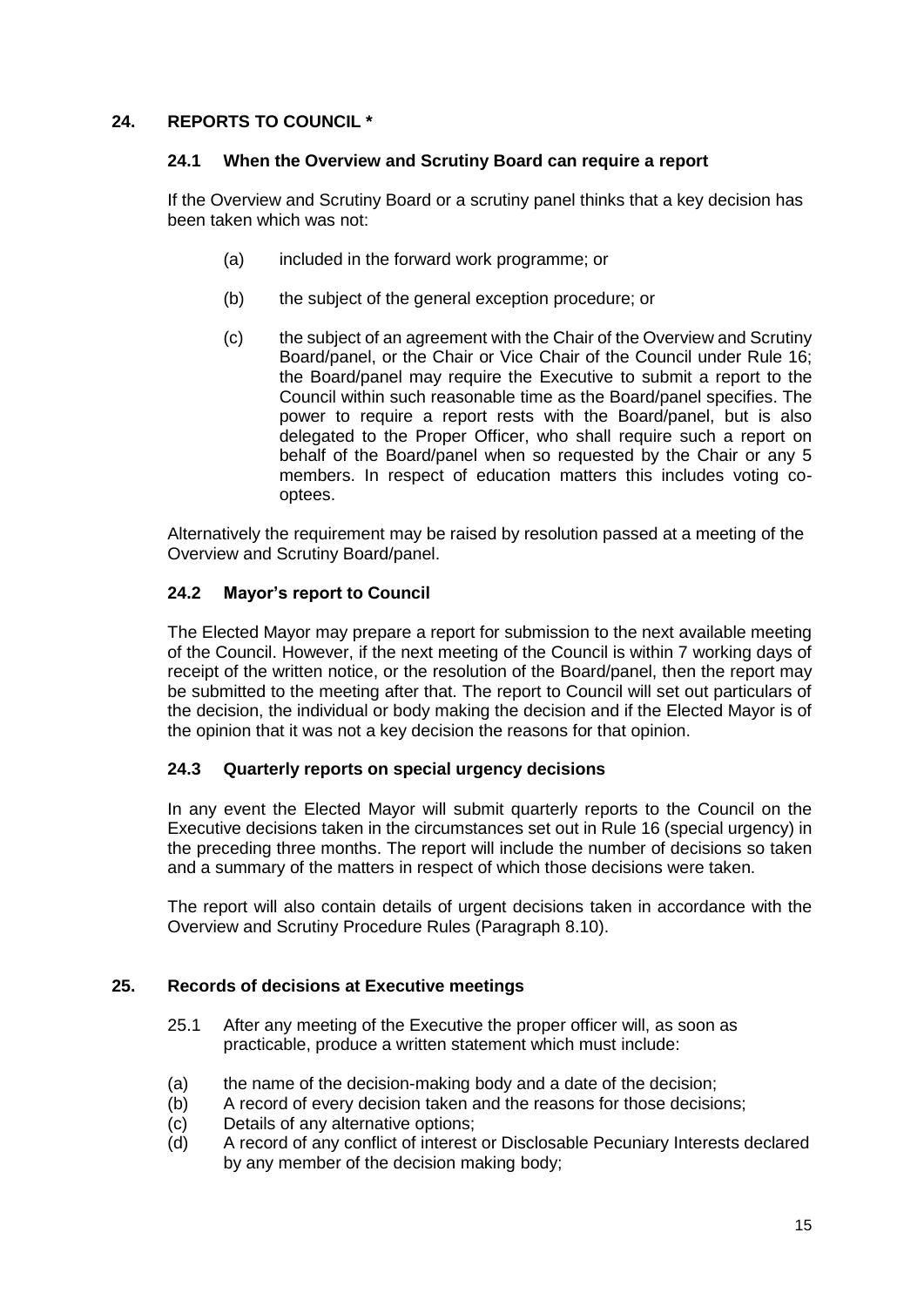## **26. DECISIONS BY INDIVIDUAL MEMBERS OF THE EXECUTIVE \***

- 26.1 Where an individual Member of the Executive (a Portfolio Holder) intends to make a key decision, that decision must not be made unless it has been included in the Notice of Forthcoming Executive Decisions (see Rule 18 above) or the procedure set out in Rule 21 (general exception) or Rule 22 (special urgency) has been complied with.
- 26.2 A decision which is not a key decision may be taken without complying with the requirements in Rules 18, 21 or 22).
- 26.3 A Member of the Executive may only take an Executive Decision where s/he is authorised to do so in the Scheme of Delegations approved by the Mayor.
- **26.4 Reports intended to be taken into account -** Where an individual member of the Executive receives a report which they intend to take into account in making any key decision, then they will not make the decision until at least 5 clear days after receipt of that report.
- 26.5 As soon as practicable after an individual Member of the Executive has made an Executive decision, they must produce, or instruct the Proper Officer to produce, a written statement of that decision which must include the following information:-
	- a record of the decision (including the date it was made)
	- a record of the reasons for the decision
	- details of any alternative options considered and rejected by the Member when making the decision
	- a record of any conflict of interest declared by the Member which relates to the decision; and
	- in respect of any declared conflict of interest a note of dispensation granted by the Chief Executive
- 26.6 A copy of any record produced in accordance with Rule 26.4 and any report considered by the Member which is relevant to the decision concerned must be made available for public inspection at the Council's offices and published on the Council's website as soon as reasonably practicable after the decision has been made.
- 26.7 Rule 26.5 does not authorise or require documents relating to the decision to be disclosed to the public where the documents contain confidential information or where, in the opinion of the Member making the decision, they disclose exempt information or the advice of a political assistant or adviser.

# **27. OVERVIEW AND SCRUTINY BOARDS ACCESS TO DOCUMENTS \***

## **27.1 Rights to copies**

Subject to Rule 27.2 below, the Overview and Scrutiny Board (including its panels) will be entitled to copies of any document which is in the possession or control of the Executive or its committees and which contains material relating to

(a) any business transacted at a public or private meeting of the Executive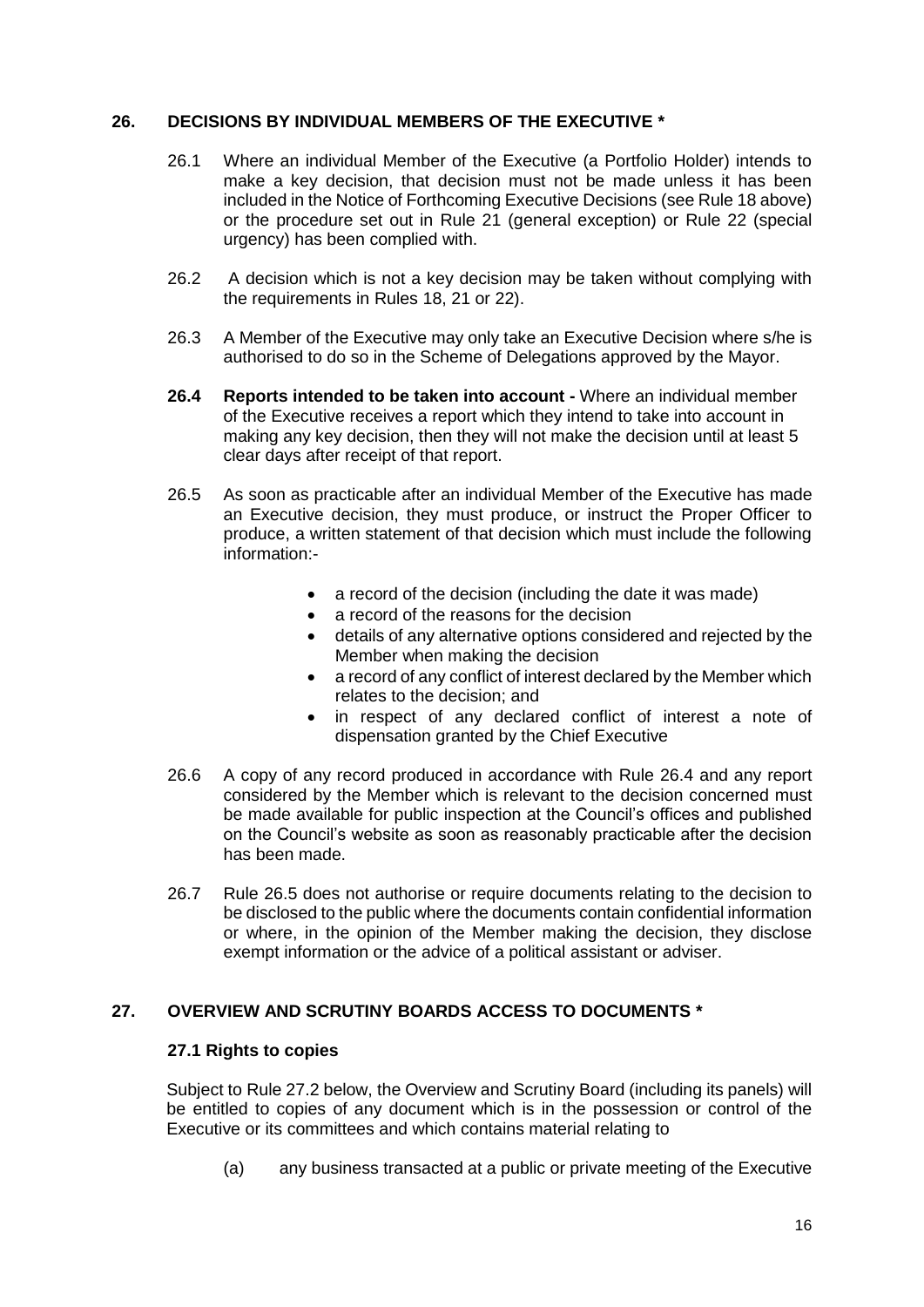or its committees; or

- (b) any decision taken by an individual member of the Executive.
- (c) any Executive decision that has been made by an officer of the Council under their delegated powers.

The documents must be provided as soon as practicable but no later than 10 clear days after the request is received

27.2 Where the Monitoring Officer determines that Overview and Scrutiny boards are not entitled to a copy of the document that has been requested for the reasons set out above, the Executive must provide the relevant Scrutiny Committee with a written statement setting out the reasons for that decision.

#### **28. Limit on rights**

- 28.1 An Overview and Scrutiny Board will not be entitled to:
	- (a) any document that is in draft form;
	- (b) any part of a document that contains exempt or confidential information, unless that information is relevant to an action or decision they are reviewing or scrutinising or intend to scrutinise; or
	- (c) the advice of a political or mayoral assistant.

## **29. Records of Decisions Taken By Officers**

- 29.1 As soon as reasonably practicable, but within 28 days, after a significant operational decision taken by an officer in relation to a Council function, the officer will produce a written record of the decision and arrange for its publication on the Council's website together with the report (if any) in relation to the decision made. The record will include:
	- (a) a record of the decision including the date it was made;
	- (b) A statement of the reasons for it;
	- (c) Details of any alternative options considered and rejected by the officer at the time of making the decision; and
	- (d) A record of any interest declared by an executive member consulted by the officer who made the decision together with a note of any dispensation granted in respect of that interest.
- 29.2 Where an Officer intends to take a key decision, the decision making process for Executive Key Decisions must be followed. The item should be placed on the Executive Forward Plan, 28 clear days before the decision is taken. The decision should be published within 48 hours of the decision being taken.
- 29.3 Rule 31.5 does not authorise or require documents relating to the decision to be disclosed to the public where the documents contain confidential information or where, in the opinion of the Officer making the decision, they disclose exempt information or the advice of a political assistant.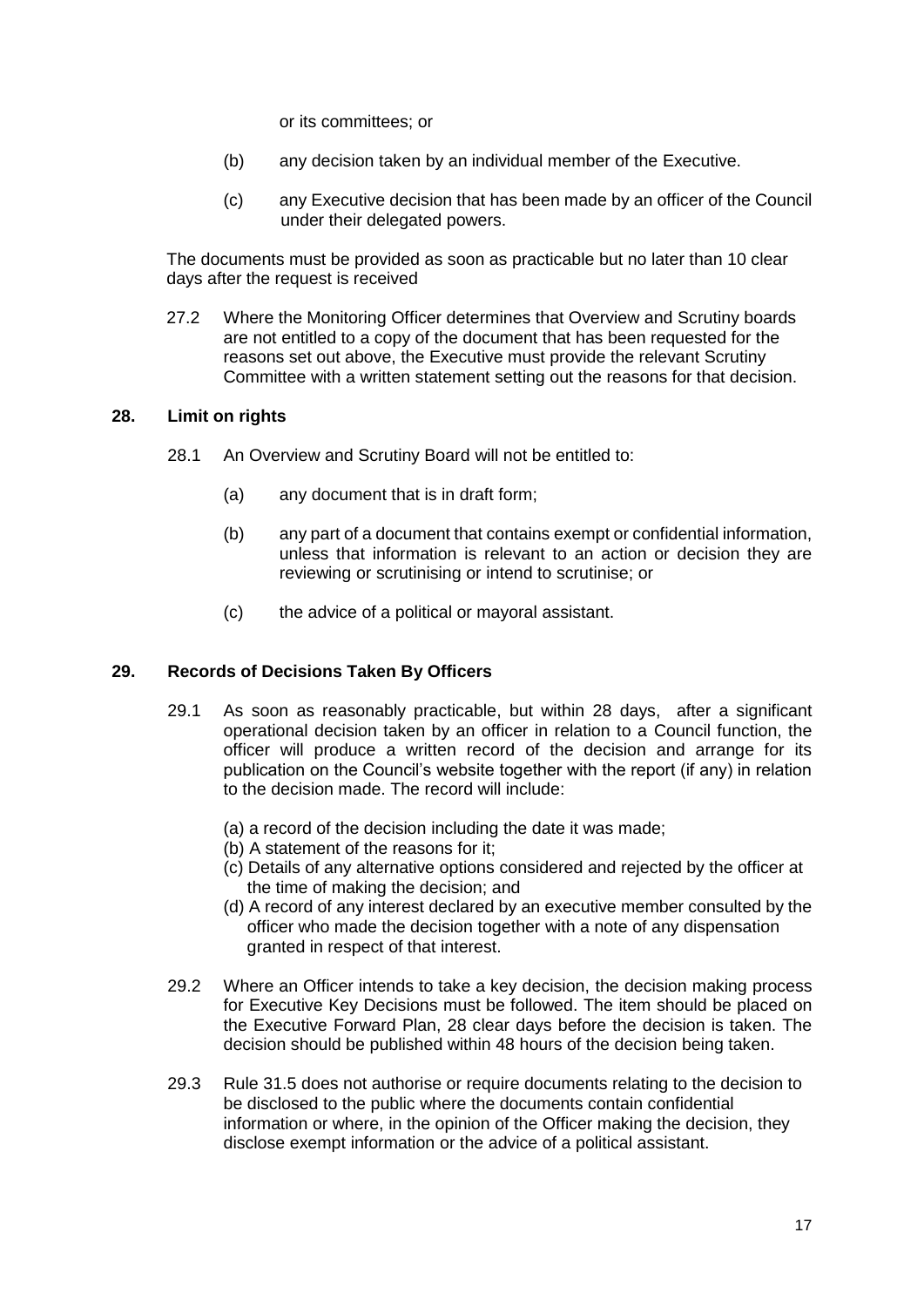## **30. Inspection and supply of documents**

- (a) Background papers that have been referred to within an Executive report must now be available for public inspection. These will be published on the Council's website at www.middlesbrough.gov.uk and a hard copy will be made available at the Town Hall reception.
- (b) Confidential background papers are excluded from the rule.

# **31. ADDITIONAL RIGHTS OF ACCESS FOR MEMBERS \***

## **Documents relating to council and committee business**

- 31.1 Subject to Rule 31.2 below, all Members of the Council are entitled to inspect any document which is in the possession or under the control of the Council and which contains material relating to any item of business to be dealt with at a meeting of the Council or a Committee or Sub- Committee.
- 31.2 Rule 31.1 above does not require any document to be open to inspection if it appears to the Proper Officer that it discloses exempt information, unless that information falls within one of the following categories:
	- o Information relating to the financial or business affairs of any particular person, including the Council, except to the extent that the information relates to any terms proposed or to be proposed by or to the Council in the course of negotiations for a contract
	- o Information which reveals that the Council proposes:-
	- o to give under any enactment a notice or by virtue of which requirements are imposed on a person
	- o to make an order or direction under any enactment Documents relating to executive business
- 31.3 Subject to Rule 31.5 below, any Member of the Council is entitled to inspect any document which is in the possession or under the control of the Executive and which contains material relating to any business to be transacted at a public meeting of the Executive unless, subject to Rule 31.5, the Proper Officer considers that the document discloses exempt information. Such documents must be available for inspection for at least 5 clear days before the meeting concerned except that:
	- where the meeting is convened at shorter notice such a document must be available for inspection when the meeting is convened; and
	- where an item is added to the agenda at shorter notice, any document required to be available in relation to that item must be available when that item is added to the agenda.
- 31.4 Subject to Rule 31.5 below, all Members of the Council are entitled to inspect any document which is in the possession or under the control of the Executive and contains material relating to:-